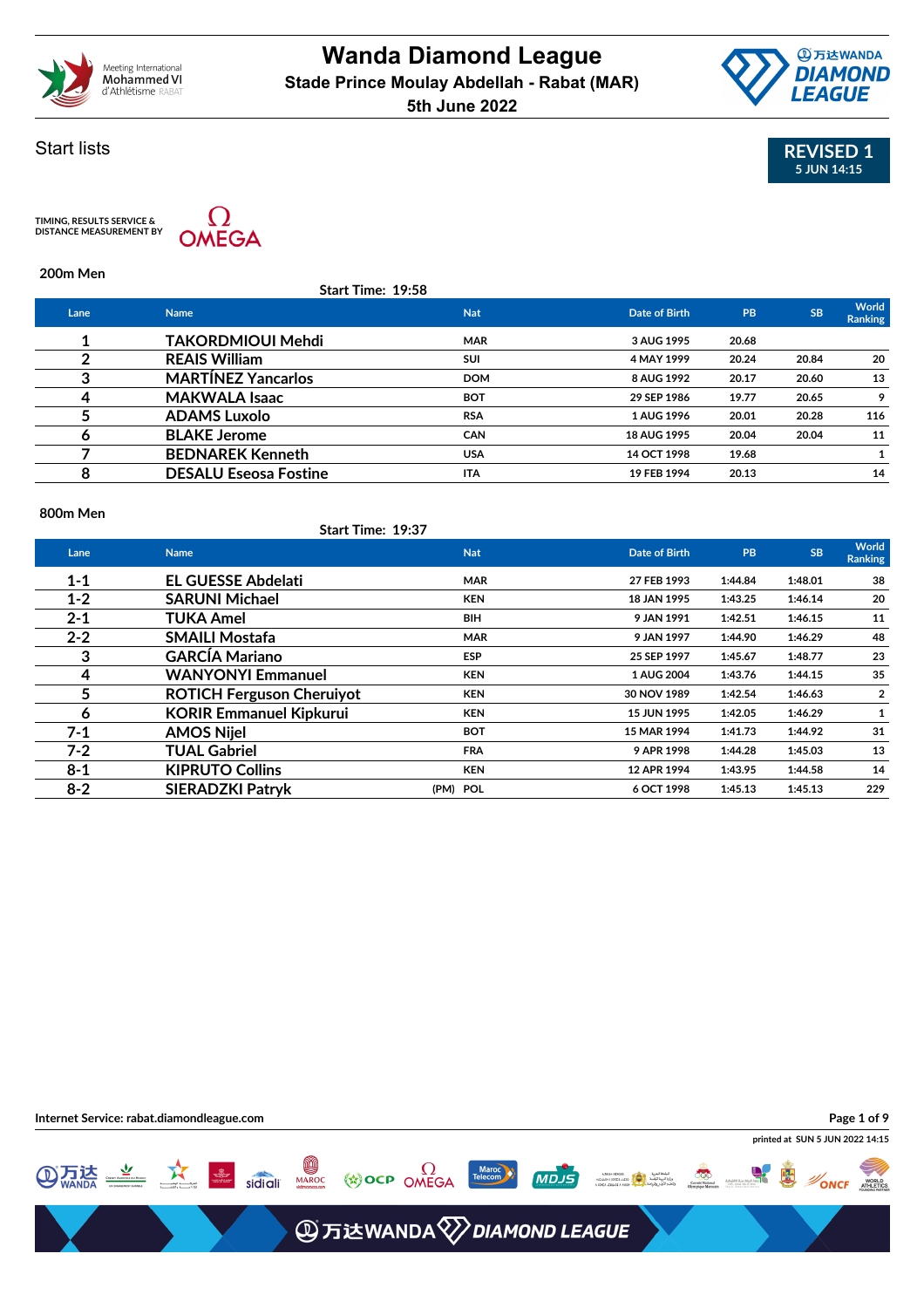



### Start lists

### **1500m Men**

**Start Time: 19:15**

| Order          | <b>Name</b>               | <b>Nat</b> | Date of Birth | <b>PB</b> | <b>SB</b> | World<br><b>Ranking</b> |
|----------------|---------------------------|------------|---------------|-----------|-----------|-------------------------|
| 1              | <b>ABOUNNACHAT Moa</b>    | <b>NOR</b> | 2 NOV 2001    | 3:41.90   | 3:42.92   | 481                     |
| $\overline{2}$ | <b>RIZQY Hafid</b>        | <b>MAR</b> | 19 JAN 1998   | 3:38.08   | 3:48.49   | 114                     |
| 3              | <b>GRETHEN Charles</b>    | <b>LUX</b> | 2 JUN 1992    | 3:32.86   | 3:37.00   | 16                      |
| 4              | <b>MOUJAHID Elhassane</b> | <b>MAR</b> | 19 FEB 2000   | 3:38.16   |           |                         |
| 5              | <b>HABZ Azeddine</b>      | <b>FRA</b> | 19 JUL 1993   | 3:31.74   | 3:36.27   | 24                      |
| 6              | <b>GRESSIER Jimmy</b>     | <b>FRA</b> | 4 MAY 1997    | 3:35.97   |           |                         |
| 7              | <b>SADIKI Abdellatif</b>  | <b>MAR</b> | 15 JAN 1999   | 3:33.59   |           | 28                      |
| 8              | <b>PAULSON William</b>    | <b>CAN</b> | 17 NOV 1994   | 3:33.97   | 3:33.97   | 62                      |
| 9              | <b>DEBJANI Ismael</b>     | <b>BEL</b> | 25 SEP 1990   | 3:33.06   | 3:51.06   | 20                      |
| 10             | <b>MISCHLER Baptiste</b>  | <b>FRA</b> | 23 NOV 1997   | 3:32.42   | 3:39.94   | 48                      |
| 11             | <b>ZELEKE Samuel</b>      | <b>ETH</b> | 9 MAR 1999    | 3:32.80   | 3:42.56   | 33                      |
| 12             | <b>WIGHTMAN Jake</b>      | <b>GBR</b> | 11 JUL 1994   | 3:29.47   |           | 19                      |
| 13             | <b>HEYWARD Jake</b>       | GBR        | 26 APR 1999   | 3:32.82   | 3:36.34   | 14                      |
| 14             | <b>OULADHA Hicham</b>     | <b>MAR</b> | 31 JAN 1995   | 3:35.35   |           |                         |
| 15             | <b>KATIR Mohamed</b>      | <b>ESP</b> | 17 FEB 1998   | 3:28.76   | 3:35.62   | 15                      |
| 16             | <b>GUERRERO Alberto</b>   | (PM) ESP   | 4 APR 1995    | 3:44.07   | 3:44.07   |                         |
|                |                           |            |               |           |           |                         |

**3000m Steeplechase Men**

|  | Start Time: 20:46 |  |
|--|-------------------|--|
|  |                   |  |

| Order | <b>Name</b>                      | <b>Nat</b> | Date of Birth | PB      | <b>SB</b> | <b>World</b><br><b>Ranking</b> |
|-------|----------------------------------|------------|---------------|---------|-----------|--------------------------------|
| 1     | <b>BEN YAZIDE Salaheddine</b>    | <b>MAR</b> |               | 8:52.41 | 8:52.41   | 423                            |
| 2     | <b>KIPRUTO Conseslus</b>         | <b>KEN</b> | 8 DEC 1994    | 8:00.12 | 8:32.24   |                                |
| 3     | <b>BELHADJ Mehdi</b>             | <b>FRA</b> | 10 JUN 1995   | 8:12.43 | 8:16.39   | 18                             |
| 4     | <b>SABLE Avinash Mukund</b>      | <b>IND</b> | 13 SEP 1994   | 8:16.21 | 8:16.21   | 23                             |
| 5     | <b>TINDOUFT Mohamed</b>          | <b>MAR</b> | 12 MAR 1993   | 8:11.65 | 8:20.12   | 15                             |
| 6     | <b>KIGEN Benjamin</b>            | <b>KEN</b> | 5 JUL 1993    | 8:05.12 | 8:23.65   | 3                              |
| 7     | <b>TEGEGN Hailemariyam</b>       | <b>ETH</b> | 22 FEB 1997   | 8:07.70 | 8:07.70   | 69                             |
| 8     | <b>NIGATE Takele</b>             | <b>ETH</b> | 2 OCT 1999    | 8:09.50 |           |                                |
| 9     | <b>BOR Hillary</b>               | <b>USA</b> | 22 NOV 1989   | 8:08.41 | 8:17.82   | 12                             |
| 10    | <b>GIRMA Lamecha</b>             | <b>ETH</b> | 26 NOV 2000   | 7:58.68 | 7:58.68   | $\overline{2}$                 |
| 11    | <b>EL BAKKALI Soufiane</b>       | <b>MAR</b> | 7 JAN 1996    | 7:58.15 | 8:09.66   |                                |
| 12    | <b>KIBIWOT Abraham</b>           | <b>KEN</b> | 6 APR 1996    | 8:05.72 | 8:16.40   | 4                              |
| 13    | <b>BOUASSEL Abderrafia</b>       | (PM) MAR   | 18 FEB 2001   | 8:35.52 | 8:44.22   | 113                            |
| 14    | <b>KONES Wilberforce Chemiat</b> | (PM) KEN   | 19 SEP 1993   | 8:21.42 | 8:46.24   | 31                             |

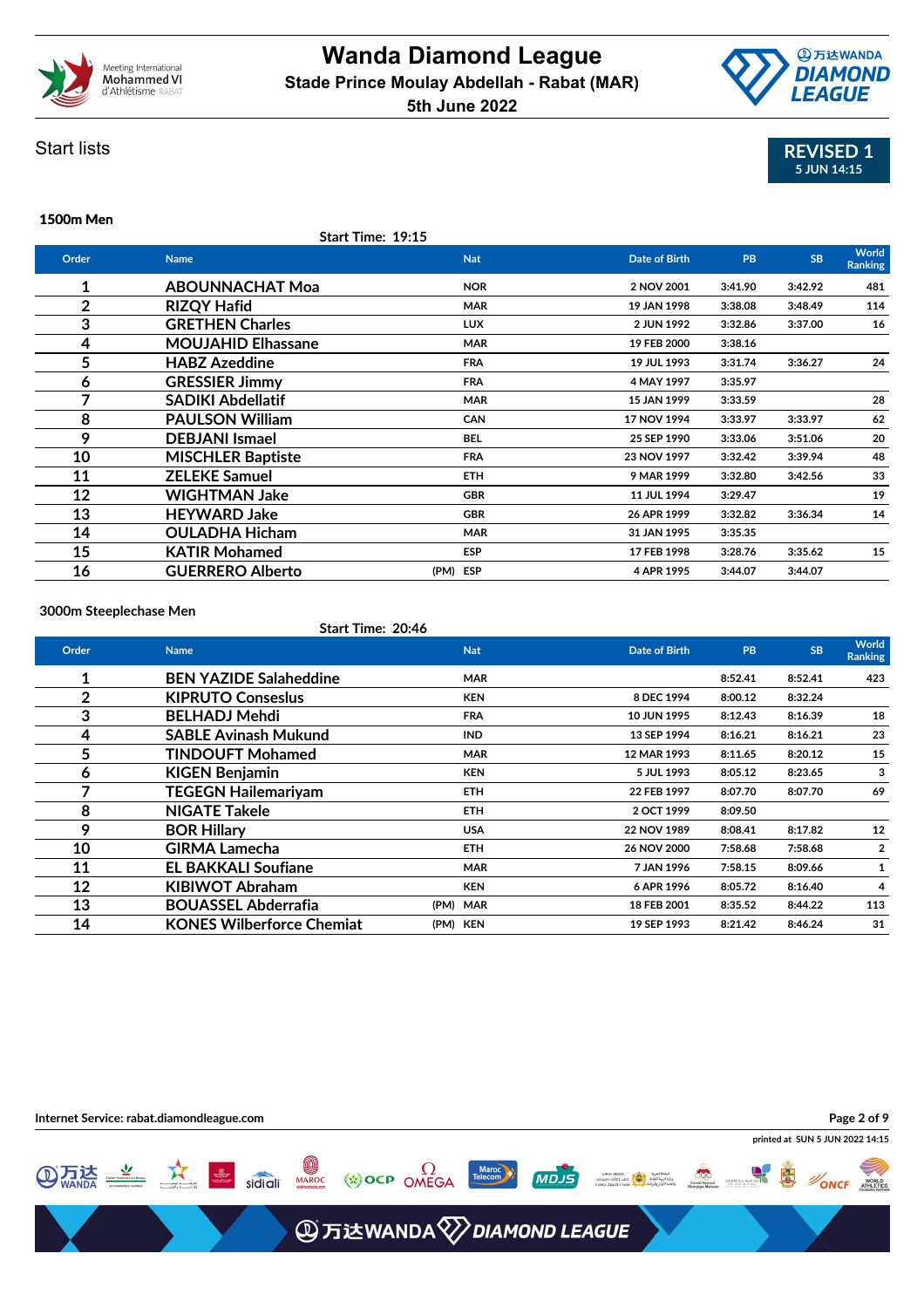





### **400m Hurdles Men**

|      |                         | Start Time: 20:27 |               |           |           |                  |
|------|-------------------------|-------------------|---------------|-----------|-----------|------------------|
| Lane | <b>Name</b>             | <b>Nat</b>        | Date of Birth | <b>PB</b> | <b>SB</b> | World<br>Ranking |
|      | <b>HINTI Saad</b>       | <b>MAR</b>        | 27 APR 2002   | 51.97     |           |                  |
| 2    | <b>HAPPIO Wilfried</b>  | <b>FRA</b>        | 22 SEP 1998   | 49.03     | 49.11     | 19               |
| 3    | <b>VAILLANT Ludvy</b>   | <b>FRA</b>        | 15 MAR 1995   | 48.30     | 49.10     | 27               |
| 4    | <b>MÄGI Rasmus</b>      | <b>EST</b>        | 4 MAY 1992    | 48.11     | 48.66     |                  |
|      | <b>COPELLO Yasmani</b>  | <b>TUR</b>        | 15 APR 1987   | 47.81     | 49.11     |                  |
| 6    | <b>ROSSER Khallifah</b> | <b>USA</b>        | 13 JUL 1995   | 48.10     | 48.10     | 12               |
|      | <b>WARHOLM Karsten</b>  | <b>NOR</b>        | 28 FEB 1996   | 45.94     |           |                  |
| 8    | <b>HYDE Jaheel</b>      | <b>JAM</b>        | 2 FEB 1997    | 48.18     | 50.23     | 11               |
|      |                         |                   |               |           |           |                  |

### **Long Jump Men**

|       | Start Time: 16:10          |            |               |           |           |                  |
|-------|----------------------------|------------|---------------|-----------|-----------|------------------|
| Order | <b>Name</b>                | <b>Nat</b> | Date of Birth | <b>PB</b> | <b>SB</b> | World<br>Ranking |
|       | <b>TENTOGLOU Miltiadis</b> | <b>GRE</b> | 18 MAR 1998   | 8.60      | 8.36      |                  |
|       | <b>EHAMMER Simon</b>       | <b>SUI</b> | 7 FEB 2000    | 8.45      | 8.45      | 15               |
| 3     | <b>MONTLER Thobias</b>     | <b>SWE</b> | 15 FEB 1996   | 8.27      | 8.27      | $\overline{2}$   |
|       | MASSÓ Maykel               | <b>CUB</b> | 8 MAY 1999    | 8.39      | 8.14      | 12               |
|       | <b>LASA Emiliano</b>       | <b>URU</b> | 25 JAN 1990   | 8.28      | 8.28      | 13               |
| О     | <b>HARRISON JuVaughn</b>   | <b>USA</b> | 30 APR 1999   | 8.47      |           | 6                |
|       | <b>SAMAAI Ruswahl</b>      | <b>RSA</b> | 25 SEP 1991   | 8.49      |           |                  |
| 8     | <b>HAJJAJI Yasin</b>       | <b>MAR</b> |               | 7.80      | 7.26      |                  |

**Start Time: 18:16**

**Start Time: 19:25**

### **Discus Throw Men**

|       | Start Time: 19:25          |            |                      |       |           |                         |
|-------|----------------------------|------------|----------------------|-------|-----------|-------------------------|
| Order | <b>Name</b>                | <b>Nat</b> | <b>Date of Birth</b> | PB    | <b>SB</b> | World<br><b>Ranking</b> |
|       | <b>STÅHL Daniel</b>        | <b>SWE</b> | 27 AUG 1992          | 71.86 | 69.27     |                         |
|       | <b>CEH Kristjan</b>        | <b>SLO</b> | 17 FEB 1999          | 71.27 | 71.27     | $\overline{2}$          |
| 3     | <b>GUDŽIUS Andrius</b>     | LTU        | 14 FEB 1991          | 69.59 | 69.39     | 4                       |
| 4     | <b>WEIGHAIDINGER Lukas</b> | <b>AUT</b> | 20 FEB 1992          | 69.11 | 69.11     | 3                       |
| 5     | <b>MATTIS Sam</b>          | <b>USA</b> | 19 MAR 1994          | 68.69 | 68.69     | 9                       |
| 6     | <b>ROSE Alex</b>           | SAM        | 17 NOV 1991          | 67.48 | 66.67     | 13                      |
|       | <b>DACRES Fedrick</b>      | <b>JAM</b> | 28 FEB 1994          | 70.78 | 65.98     | 6                       |
| 8     | <b>PETTERSSON Simon</b>    | <b>SWE</b> | 3 JAN 1994           | 69.48 | 65.94     | 5                       |
| ο     | <b>OKOYE</b> Lawrence      | <b>GBR</b> | 6 OCT 1991           | 68.24 | 65.49     | 8                       |
| 10    | <b>DENNY Matthew</b>       | <b>AUS</b> | 2 JUN 1996           | 67.02 | 64.64     | 7                       |
|       |                            |            |                      |       |           |                         |

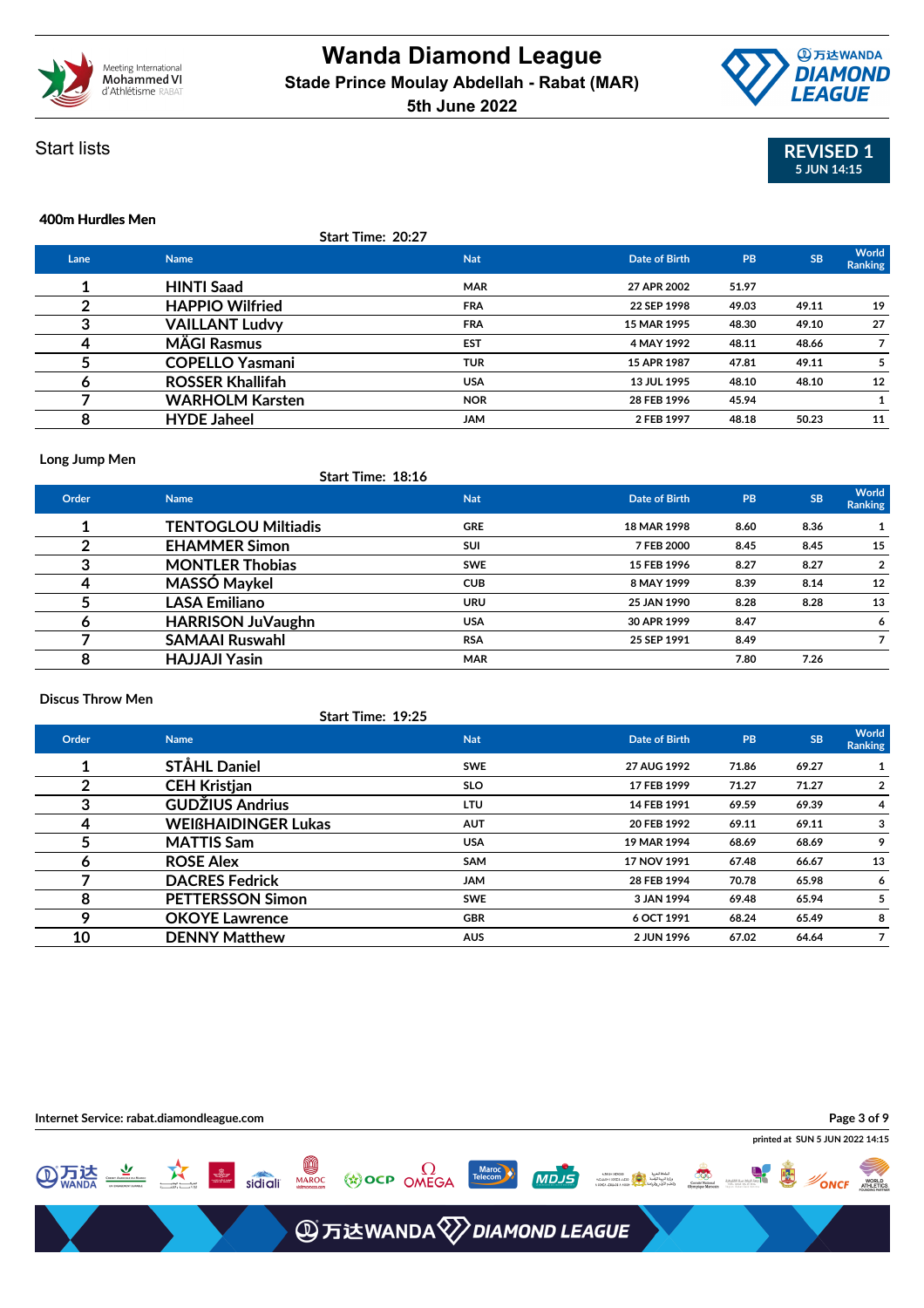



# **REVISED 1 5 JUN 14:15**

| 200m Men |  |
|----------|--|

| <b>National</b> |                         | Start Time: 18:04 |               |    |           |                  |
|-----------------|-------------------------|-------------------|---------------|----|-----------|------------------|
| Lane            | <b>Name</b>             | <b>Nat</b>        | Date of Birth | PB | <b>SB</b> | World<br>Ranking |
|                 | <b>HUSSINE Yassine</b>  | <b>MAR</b>        | 16 SEP 2004   |    |           |                  |
|                 | <b>AZIB Yassine</b>     | <b>MAR</b>        | 18 MAR 1999   |    |           |                  |
| 3               | <b>HZOUM Abdellah</b>   | <b>MAR</b>        | 13 APR 2002   |    |           |                  |
| 4               | <b>CHAKIR Machmour</b>  | <b>MAR</b>        | 9 MAR 1994    |    |           |                  |
|                 | <b>SOUGATE Zakaria</b>  | <b>MAR</b>        | 5 DEC 2001    |    |           |                  |
| O               | <b>AIT ELHADJ Amine</b> | <b>MAR</b>        | 5 JUL 1999    |    |           |                  |
|                 | <b>EL AOUFI Anouar</b>  | <b>MAR</b>        | 26 MAR 2000   |    |           |                  |
| 8               | <b>ZARIQ Ilyass</b>     | <b>MAR</b>        | 23 FEB 2004   |    |           |                  |
|                 |                         |                   |               |    |           |                  |

### **400m Men**

| <b>National</b> | <b>Start Time: 18:40</b>  |            |                    |           |           |                  |
|-----------------|---------------------------|------------|--------------------|-----------|-----------|------------------|
| Lane            | <b>Name</b>               | <b>Nat</b> | Date of Birth      | <b>PB</b> | <b>SB</b> | World<br>Ranking |
|                 | <b>HASNAOUI Farid</b>     | <b>MAR</b> | 2 MAY 2005         |           |           |                  |
|                 | <b>HAMMI Oussama</b>      | <b>MAR</b> | 10 FEB 2000        |           |           |                  |
|                 | <b>MHAMDI Rachid</b>      | <b>MAR</b> | 14 JUL 2001        |           |           |                  |
|                 | <b>DAIR Hamza</b>         | <b>MAR</b> | 2 AUG 2002         |           |           |                  |
|                 | <b>HADDAOUI Aymane</b>    | <b>MAR</b> | 11 NOV 2000        |           |           |                  |
| O               | <b>DIMOKRATI El Mehdi</b> | <b>MAR</b> | <b>15 JUL 2001</b> |           |           |                  |
|                 | <b>OUYAMNA Abdelaali</b>  | <b>MAR</b> | 5 FEB 2004         |           |           |                  |
| 8               | NAZIH Yahya               | <b>MAR</b> | 18 APR 2000        |           |           |                  |

### **800m Men**

| U23     | Start Time: 18:19         |            |                      |    |           |                         |
|---------|---------------------------|------------|----------------------|----|-----------|-------------------------|
| Lane    | <b>Name</b>               | <b>Nat</b> | <b>Date of Birth</b> | PB | <b>SB</b> | World<br><b>Ranking</b> |
| $1 - 1$ | <b>HARCHAOUI Nizar</b>    | <b>MAR</b> | 13 MAR 2005          |    |           |                         |
| $1 - 2$ | <b>MAKAOUI Mohamed</b>    | <b>MAR</b> | 9 OCT 2005           |    |           |                         |
| $2 - 1$ | <b>OUTAHAR Moncif</b>     | <b>MAR</b> | 13 JUN 2004          |    |           |                         |
| $2 - 2$ | AZOUZI Abdelkader         | <b>MAR</b> | 19 JUL 2004          |    |           |                         |
| 3       | <b>BENYOUSSEF Yassine</b> | <b>MAR</b> | 10 MAR 2004          |    |           |                         |
| 4       | <b>RAHOUI Ahmed</b>       | <b>MAR</b> | 28 AUG 2004          |    |           |                         |
| $5 - 1$ | <b>BENZEM Ali</b>         | <b>MAR</b> | 15 AUG 2004          |    |           |                         |
| $5 - 2$ | <b>RABANI Ilyass</b>      | <b>MAR</b> | 19 AUG 2004          |    |           |                         |
| $6 - 1$ | <b>OUAFIK Moad</b>        | <b>MAR</b> | 26 MAY 2004          |    |           |                         |
| $6 - 2$ | <b>LAHLAL Salim</b>       | <b>MAR</b> | 16 SEP 2005          |    |           |                         |
| $7-1$   | TALAL Zakaria             | <b>MAR</b> | 3 DEC 2005           |    |           |                         |
| $7 - 2$ | <b>FAHIM Hassan</b>       | <b>MAR</b> | 10 OCT 2005          |    |           |                         |
| $8 - 1$ | <b>KHATTAB Mohamed</b>    | <b>MAR</b> | 22 JAN 2005          |    |           |                         |
| $8 - 2$ | <b>TAOUS Abderrahmane</b> | <b>MAR</b> | 7 DEC 2004           |    |           |                         |

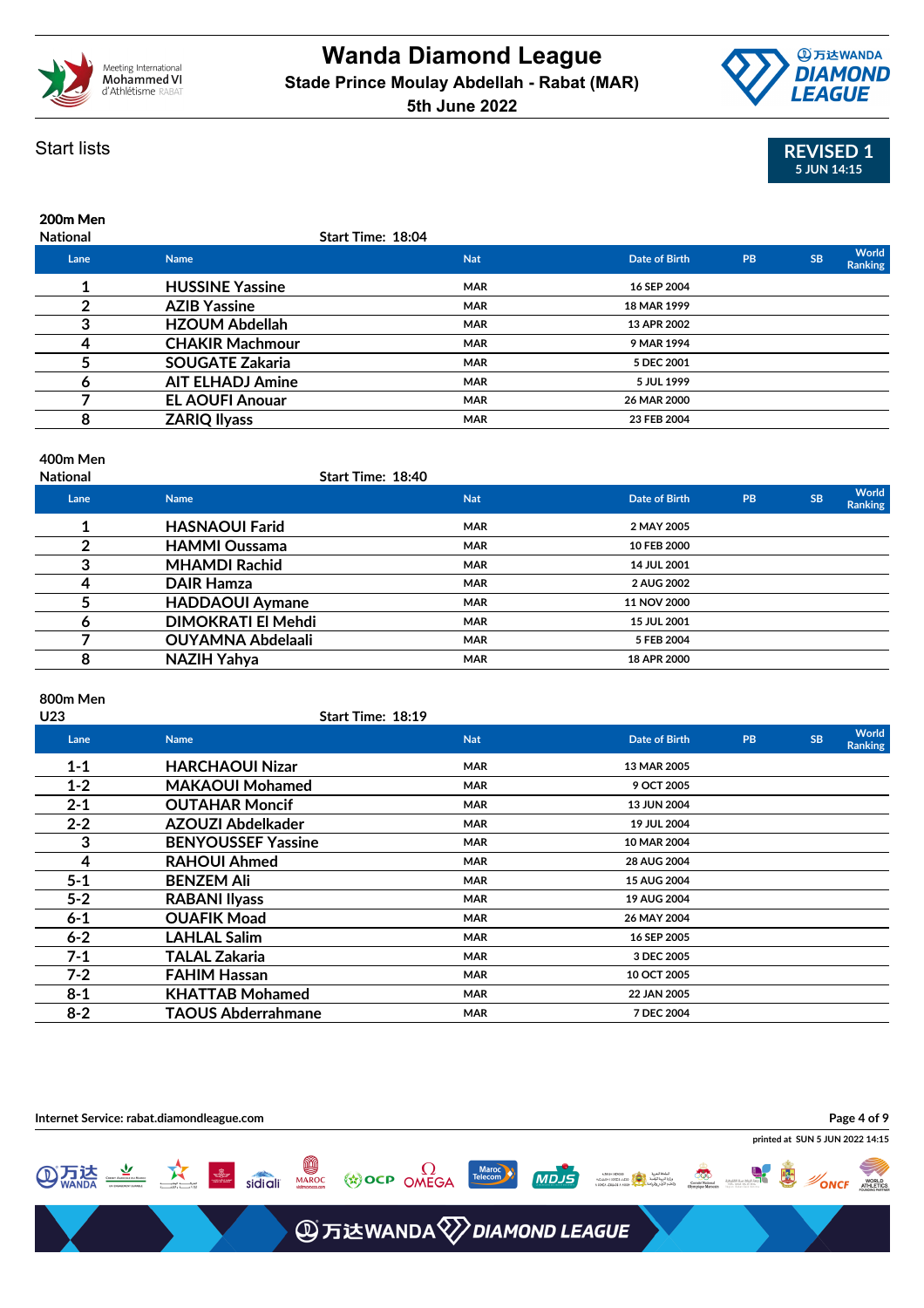



### Start lists

| 1500m Men |                             |            |               |           |           |                         |
|-----------|-----------------------------|------------|---------------|-----------|-----------|-------------------------|
| U23       | Start Time: 18:49           |            |               |           |           |                         |
| Order     | <b>Name</b>                 | <b>Nat</b> | Date of Birth | <b>PB</b> | <b>SB</b> | World<br><b>Ranking</b> |
| 1         | <b>TAOUS Ayoub</b>          | <b>MAR</b> | 28 JAN 2004   |           |           |                         |
| 2         | <b>LAASAKRI Abdelkrim</b>   | <b>MAR</b> | 28 JAN 2003   |           |           |                         |
| 3         | <b>CHKHICHEKH Ismail</b>    | <b>MAR</b> | 10 JAN 2003   |           |           |                         |
| 4         | <b>REDOUANE Zouhair</b>     | <b>MAR</b> | 5 APR 2005    |           |           |                         |
| 5         | <b>JARFANI Walid</b>        | <b>MAR</b> | 18 JUN 2004   |           |           |                         |
| 6         | <b>MOHEIDDINE Benchahyd</b> | <b>MAR</b> | 3 FEB 2004    |           |           |                         |
|           | <b>ALLAOUI Oussama</b>      | <b>MAR</b> | 1 FEB 2004    |           |           |                         |
| 8         | <b>HITRANE Houcine</b>      | <b>MAR</b> | 14 DEC 2005   |           |           |                         |
| 9         | <b>OUSGHIR Abdellah</b>     | <b>MAR</b> | 8 APR 2004    |           |           |                         |
| 10        | <b>LAASAL Abderahmane</b>   | <b>MAR</b> | 10 JAN 2005   |           |           |                         |
| 11        | <b>HASSOU Abdallah</b>      | <b>MAR</b> | 25 FEB 2005   |           |           |                         |
| 12        | <b>CHAREF Ibrahim</b>       | <b>MAR</b> | 30 SEP 2004   |           |           |                         |
| 13        | <b>AAOURDOU Ilyas</b>       | <b>MAR</b> | 17 MAY 2005   |           |           |                         |
| 14        | <b>LIRMAQUI Amine</b>       | <b>MAR</b> | 15 JAN 2004   |           |           |                         |
| 15        | <b>EL AZIZ Soufiane</b>     | <b>MAR</b> | 20 NOV 2005   |           |           |                         |

### **100m Women**

### **Start Time: 19:28**

| Lane | <b>Name</b>                  | <b>Nat</b> | Date of Birth      | <b>PB</b> | <b>SB</b> | <b>World</b><br><b>Ranking</b> |
|------|------------------------------|------------|--------------------|-----------|-----------|--------------------------------|
| 3    | <b>EDDOU Hajar</b>           | <b>MAR</b> | 15 AUG 1999        | 11.81     |           |                                |
|      | <b>MORRISON Natasha</b>      | <b>JAM</b> | 17 NOV 1992        | 10.87     | 11.57     | 15                             |
|      | <b>THOMPSON-HERAH Elaine</b> | <b>JAM</b> | 28 JUN 1992        | 10.54     | 10.79     |                                |
|      | <b>TA LOU Marie-Josée</b>    | CIV        | <b>18 NOV 1988</b> | 10.78     | 11.07     | 4                              |
|      | del PONTE Ajla               | <b>SUI</b> | 15 JUL 1996        | 10.90     | 11.72     |                                |
| 8    | <b>STRACHAN Anthonique</b>   | <b>BAH</b> | 22 AUG 1993        | 10.99     | 10.99     | 63                             |
|      | <b>BAZOLO Lorène Dorcas</b>  | <b>POR</b> | 4 MAY 1983         | 11.10     | 11.26     | 51                             |
|      |                              |            |                    |           |           |                                |

### **400m Women**

### **Start Time: 19:04**

| Lane | <b>Name</b>                    | <b>Nat</b> | Date of Birth | <b>PB</b> | <b>SB</b> | World<br><b>Ranking</b> |
|------|--------------------------------|------------|---------------|-----------|-----------|-------------------------|
|      | <b>LAUS Camille</b>            | <b>BEL</b> | 23 MAY 1993   | 51.49     | 51.77     | 59                      |
|      | <b>VONDROVÁ Lada</b>           | <b>CZE</b> | 6 SEP 1999    | 51.14     | 52.03     | 30                      |
|      | <b>AZEVEDO Cátia</b>           | <b>POR</b> | 9 MAR 1994    | 50.59     | 51.58     | 22                      |
|      | <b>BECKER Sophie</b>           | <b>IRL</b> | 16 MAY 1997   | 51.83     | 51.83     | 58                      |
|      | <b>PAULINO Marileidy</b>       | <b>DOM</b> | 25 OCT 1996   | 49.20     | 49.49     |                         |
|      | <b>McPHERSON Stephenie Ann</b> | <b>JAM</b> | 25 NOV 1988   | 49.34     | 51.69     | 3                       |
|      | <b>WILLIAMS Sada</b>           | <b>BAR</b> | 1 DEC 1997    | 50.11     | 51.05     |                         |
| 8    | <b>HEALY Phil</b>              | IRL.       | 19 NOV 1994   | 51.50     |           | 28                      |
|      |                                |            |               |           |           |                         |

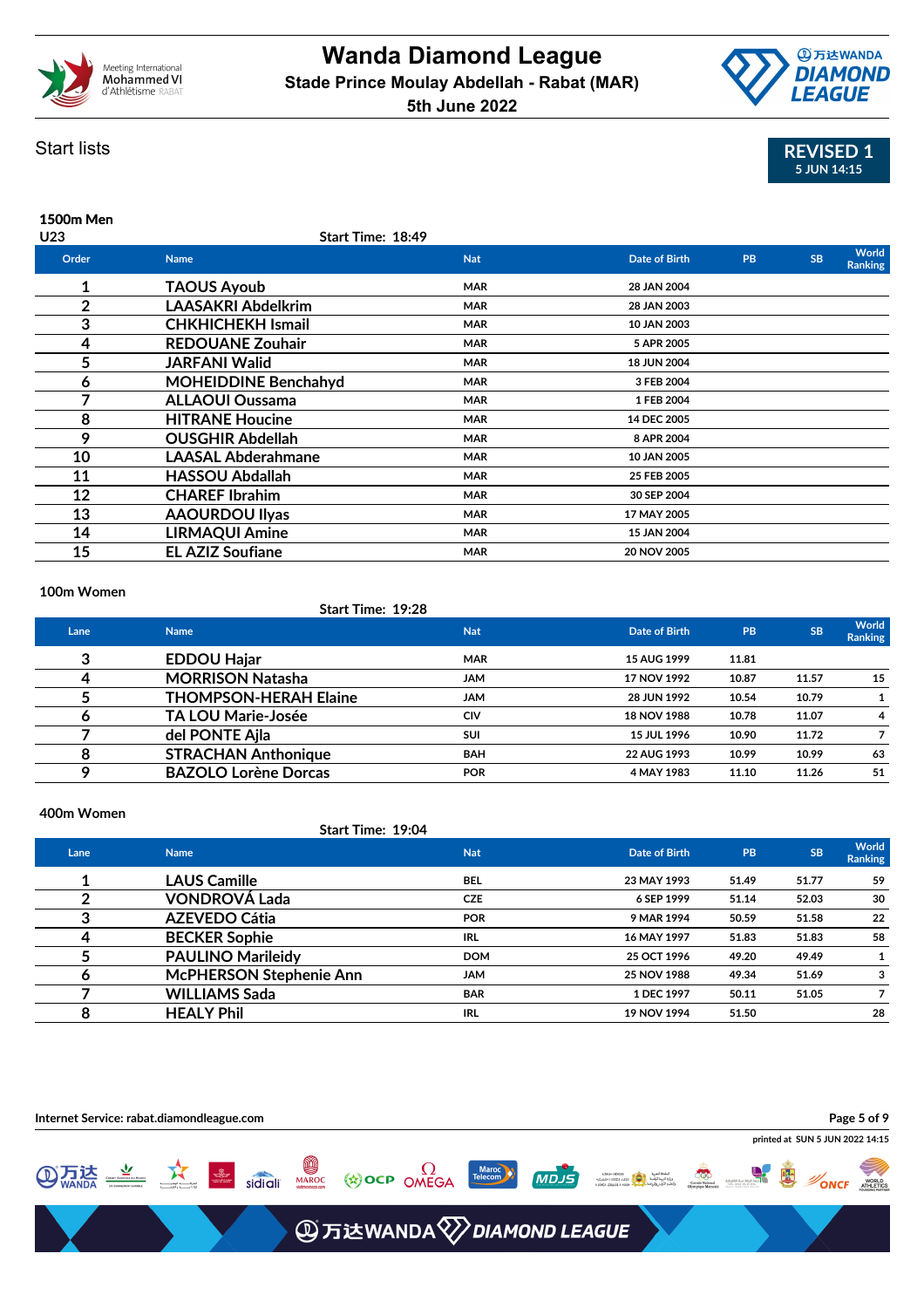



Start lists

## **800m Women**

### **Start Time: 20:35**

| Lane    | <b>Name</b>                  | <b>Nat</b> | <b>Date of Birth</b> | PB      | <b>SB</b> | World<br><b>Ranking</b> |
|---------|------------------------------|------------|----------------------|---------|-----------|-------------------------|
| $1 - 1$ | <b>HAJJI Soukaina</b>        | <b>MAR</b> | 4 FEB 1997           | 2:05.01 |           |                         |
| $1 - 2$ | <b>YARIGO Noélie</b>         | <b>BEN</b> | 26 DEC 1985          | 1:59.12 |           | 33                      |
| $2 - 1$ | <b>KOLBERG Majtie</b>        | <b>GER</b> | 5 DEC 1999           | 1:59.24 | 2:01.98   | 59                      |
| $2 - 2$ | <b>KORIR Naomi</b>           | <b>KEN</b> | 1 SEP 1998           | 2:00.06 | 2:00.06   | 43                      |
| $3 - 1$ | <b>BELL Alexandra</b>        | <b>GBR</b> | 4 NOV 1992           | 1:57.66 | 2:00.67   | 16                      |
| $3 - 2$ | <b>BELLO Elena</b>           | <b>ITA</b> | 18 JAN 1997          | 2:00.39 | 2:00.39   | 37                      |
| 4       | <b>MORAA Mary</b>            | <b>KEN</b> | <b>15 JUN 2000</b>   | 1:59.25 | 1:59.87   | 15                      |
| 5       | <b>LAMOTE Renelle</b>        | <b>FRA</b> | 26 DEC 1993          | 1:57.98 | 1:59.53   | 13                      |
| 6       | <b>GIRMA Tigist</b>          | <b>ETH</b> | 7 NOV 2002           | 2:02.60 | 2:04.30   |                         |
| $7 - 1$ | <b>SEKGODISO Prudence</b>    | <b>RSA</b> | 5 JAN 2002           | 1:58.41 | 1:58.41   | 44                      |
| $7 - 2$ | <b>MWASYA Jarinter Mawia</b> | <b>KEN</b> | 30 DEC 1996          | 1:59.84 | 1:59.84   | 47                      |
| $8 - 1$ | <b>RAZIKI Assia</b>          | <b>MAR</b> | 4 OCT 1996           | 2:02.07 | 2:02.07   |                         |
| $8 - 2$ | <b>AIT ALIBOU Naima</b>      | (PM) ESP   | 29 JUN 1999          | 2:07.92 | 2:08.43   | 563                     |
|         |                              |            |                      |         |           |                         |

### **1500m Women**

### **Start Time: 19:45**

| Order          | <b>Name</b>                    | <b>Nat</b> | <b>Date of Birth</b> | <b>PB</b> | <b>SB</b> | <b>World</b><br><b>Ranking</b> |
|----------------|--------------------------------|------------|----------------------|-----------|-----------|--------------------------------|
| 1              | <b>COURTNEY-BRYANT Melissa</b> | <b>GBR</b> | 30 AUG 1993          | 4:01.81   | 4:04.13   |                                |
| $\overline{2}$ | <b>VANDERELST Elise</b>        | <b>BEL</b> | 27 JAN 1998          | 4:02.63   | 4:09.30   | 37                             |
| 3              | <b>ALEMU Habitam</b>           | <b>ETH</b> | 9 JUL 1997           | 4:01.41   |           |                                |
| 4              | <b>HALL Linden</b>             | <b>AUS</b> | 20 JUN 1991          | 3:59.01   | 4:12.44   | 5                              |
| 5              | <b>FLEURY Aurore</b>           | <b>FRA</b> | 4 DEC 1993           | 4:03.35   | 4:05.80   | 30                             |
| 6              | <b>GRIFFITH Georgia</b>        | <b>AUS</b> | 5 DEC 1996           | 4:03.95   | 4:03.95   | 29                             |
| 7              | <b>KETEMA Tigist</b>           | <b>ETH</b> | 15 SEP 1998          | 4:00.91   | 4:06.59   | 31                             |
| 8              | <b>JEBITOK Edinah</b>          | <b>KEN</b> | 10 NOV 2001          | 4:02.66   | 4:02.66   | 20                             |
| 9              | <b>BOBOCEA Claudia Mihaela</b> | <b>ROU</b> | 11 JUN 1992          | 4:01.10   | 4:01.10   |                                |
| 10             | <b>EMBAYE Axumawit</b>         | <b>ETH</b> | 18 OCT 1994          | 3:59.02   |           | 13                             |
| 11             | <b>HOFFMANN Lore</b>           | <b>SUI</b> | 25 JUL 1996          | 4:21.57   |           |                                |
| 12             | MÄKI Kristiina                 | <b>CZE</b> | 22 SEP 1991          | 4:01.23   | 4:04.17   | 23                             |
| 13             | <b>AZROUR Meryeme</b>          | <b>MAR</b> | 5 DEC 2002           | 4:14.56   | 4:18.80   | 239                            |
| 14             | <b>NANYONDO Winnie</b>         | <b>UGA</b> | 23 AUG 1993          | 3:59.56   | 4:00.25   | 7                              |
| 15             | <b>HAILU Freweyni</b>          | <b>ETH</b> | 12 FEB 2001          | 3:56.28   | 3:59.97   | 3                              |
| 16             | <b>MESHESHA Hirut</b>          | <b>ETH</b> | 20 JAN 2001          | 3:59.43   |           | 12                             |
| 17             | <b>ALEMU Kesanet</b>           | (PM) ETH   | 12 NOV 2002          | 4:23.5    | 4:23.5    |                                |
| 18             | <b>SANFORD Ellie</b>           | (PM) AUS   | 13 NOV 1997          |           |           |                                |

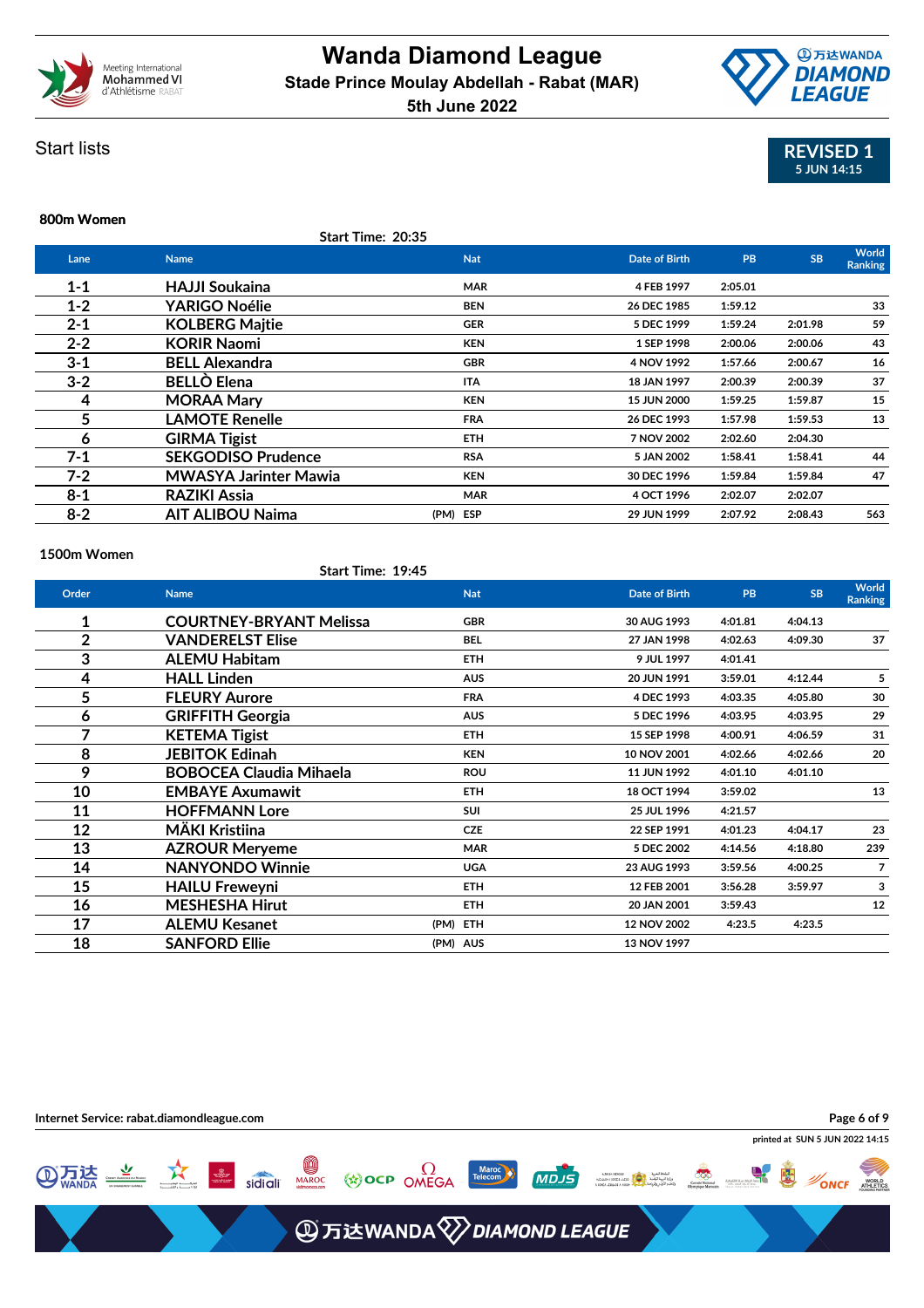



# **3000m Women**



### **Start Time: 20:07**

| Order | <b>Name</b>                    | <b>Nat</b> | <b>Date of Birth</b> | <b>PB</b> | <b>SB</b> | World<br>Ranking |
|-------|--------------------------------|------------|----------------------|-----------|-----------|------------------|
| 1     | <b>PEREIRA Solange Andreia</b> | <b>ESP</b> | 16 DEC 1989          | 9:09.76   |           |                  |
| 2     | <b>KOSTER Maureen</b>          | <b>NED</b> | 3 JUL 1992           | 8:48.46   |           |                  |
| 3     | <b>DAVIES Rose</b>             | <b>AUS</b> | 21 DEC 1999          | 8:52.86   | 9:06.35   | 46               |
| 4     | <b>AWEKE Aleshgn</b>           | ETH.       |                      |           |           |                  |
| 5     | <b>GATERI Teresiah Muthoni</b> | <b>KEN</b> | 5 JAN 2002           | 8:51.69   |           | 27               |
| 6     | <b>GARCÍA Marta</b>            | <b>ESP</b> | 1 JAN 1998           | 9:34.61   |           |                  |
| 7     | <b>MARKOVC Amy-Eloise</b>      | <b>GBR</b> | 5 AUG 1995           | 8:47.67   |           | 30               |
| 8     | <b>KITE Gloria</b>             | <b>KEN</b> | 10 JAN 1998          | 8:29.91   |           |                  |
| 9     | <b>OUAAZIZ Ikram</b>           | <b>MAR</b> | 6 JUL 1999           |           |           |                  |
| 10    | <b>ABEBE Tsiyon</b>            | ETH.       | 17 AUG 2006          |           |           |                  |
| 11    | <b>EISA Medina</b>             | <b>ETH</b> | 3 JAN 2005           |           |           | 59               |
| 12    | <b>CHERONO Mercy</b>           | <b>KEN</b> | 7 MAY 1991           | 8:21.14   |           | 28               |
| 13    | <b>BILLINGS Sarah</b>          | (PM) AUS   | 7 MAR 1998           | 9:53.02   |           |                  |

### **High Jump Women**

### **Start Time: 17:50**

| Order | <b>Name</b>                | <b>Nat</b> | Date of Birth | PB   | <b>SB</b> | World<br>Ranking |
|-------|----------------------------|------------|---------------|------|-----------|------------------|
|       | <b>LAKE Morgan</b>         | <b>GBR</b> | 12 MAY 1997   | 1.97 | 1.93      | 15               |
|       | <b>NILSSON Maja</b>        | <b>SWE</b> | 8 DEC 1999    | 1.96 | 1.91      | 18               |
| 3     | <b>VUKOVIC Marija</b>      | <b>MNE</b> | 21 JAN 1992   | 1.97 | 1.95      | 8                |
| 4     | <b>LEVCHENKO Yuliya</b>    | <b>UKR</b> | 28 NOV 1997   | 2.02 | 1.80      | 10               |
| 5     | <b>PATTERSON Eleanor</b>   | <b>AUS</b> | 22 MAY 1996   | 1.99 | 1.85      | 5                |
| 6     | DUBOVITSKAYA Nadezhda      | <b>KAZ</b> | 12 MAR 1998   | 2.00 | 1.93      | 7                |
|       | <b>VALLORTIGARA Elena</b>  | <b>ITA</b> | 21 SEP 1991   | 2.02 | 1.92      | 11               |
| 8     | <b>GERASHCHENKO Iryna</b>  | <b>UKR</b> | 10 MAR 1995   | 1.99 | 1.90      | 4                |
| Q     | <b>OLYSLAGERS Nicola</b>   | <b>AUS</b> | 28 DEC 1996   | 2.02 | 1.94      | 3                |
| 10    | <b>MAHUCHIKH Yaroslava</b> | <b>UKR</b> | 19 SEP 2001   | 2.04 | 2.00      |                  |

### **Pole Vault Women**

### **Start Time: 18:45**

| Order | <b>Name</b>                   | <b>Nat</b> | Date of Birth | PB   | <b>SB</b> | World<br><b>Ranking</b> |
|-------|-------------------------------|------------|---------------|------|-----------|-------------------------|
|       | <b>KYRIAKOPOULOU Nikoleta</b> | <b>GRE</b> | 21 MAR 1986   | 4.83 | 4.45      |                         |
|       | <b>XU Huigin</b>              | <b>CHN</b> | 9 APR 1993    | 4.70 | 4.30      | 11                      |
| 3     | <b>SUTEJ Tina</b>             | <b>SLO</b> | 7 NOV 1988    | 4.76 | 4.65      | 6                       |
| 4     | <b>KENNEDY Nina</b>           | <b>AUS</b> | 5 APR 1997    | 4.82 | 4.70      | 33                      |
|       | <b>BRADSHAW Holly</b>         | <b>GBR</b> | 2 NOV 1991    | 4.90 | 4.60      | 3                       |
|       | <b>STEFANIDI Katerina</b>     | <b>GRE</b> | 4 FEB 1990    | 4.91 | 4.65      | 4                       |
|       | <b>KYLYPKO Maryna</b>         | <b>UKR</b> | 10 NOV 1995   | 4.70 | 4.20      | 14                      |
| 8     | <b>NAGEOTTE Katie</b>         | <b>USA</b> | 13 JUN 1991   | 4.95 | 4.30      | 2                       |
| Q     | <b>MORRIS Sandi</b>           | <b>USA</b> | 8 JUL 1992    | 5.00 | 4.73      |                         |

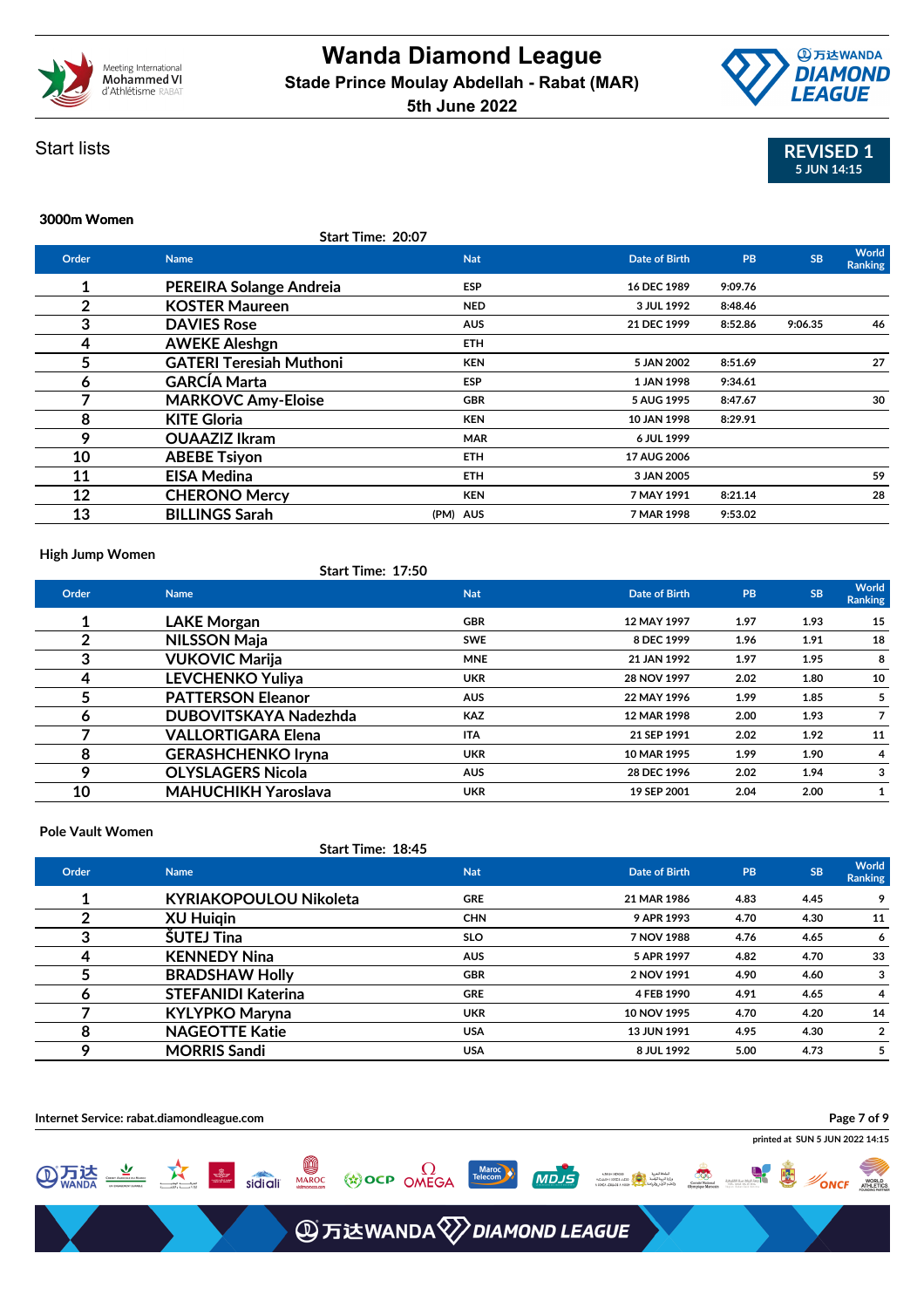





### **Triple Jump Women**

|       | Start Time: 19:43          |            |               |       |           |                         |
|-------|----------------------------|------------|---------------|-------|-----------|-------------------------|
| Order | <b>Name</b>                | <b>Nat</b> | Date of Birth | PB    | <b>SB</b> | World<br><b>Ranking</b> |
|       | <b>RICKETTS Shanieka</b>   | <b>JAM</b> | 2 FEB 1992    | 14.98 | 14.27     | 2                       |
| 2     | <b>MAMONA Patrícia</b>     | <b>POR</b> | 21 NOV 1988   | 15.01 |           |                         |
| 3     | <b>LAFOND Thea</b>         | <b>DMA</b> | 5 APR 1994    | 14.60 | 14.53     | 8                       |
| 4     | <b>JOSE TIMA Ana Lucia</b> | <b>DOM</b> | 10 OCT 1989   | 14.49 | 14.46     | 13                      |
|       | PÉREZ HERNÁNDEZ Leyanis    | <b>CUB</b> | 10 JAN 2002   | 14.58 | 14.58     | 14                      |
| 6     | <b>MINENKO Hanna</b>       | <b>ISR</b> | 25 SEP 1989   | 14.78 |           |                         |
|       | <b>FILIPIC Neja</b>        | <b>SLO</b> | 22 APR 1995   | 14.37 |           | 11                      |
| 8     | <b>POVEA Liadagmis</b>     | <b>CUB</b> | 6 FEB 1996    | 14.93 | 14.41     | 6                       |

### **200m Women**

| <b>National</b> |                         | <b>Start Time: 17:55</b> |               |    |           |                  |
|-----------------|-------------------------|--------------------------|---------------|----|-----------|------------------|
| Lane            | <b>Name</b>             | <b>Nat</b>               | Date of Birth | PB | <b>SB</b> | World<br>Ranking |
|                 | <b>GHALLA Kenza</b>     | <b>MAR</b>               | 7 MAR 2004    |    |           |                  |
|                 | <b>DAHMANI Ghita</b>    | <b>MAR</b>               | 28 JUN 2005   |    |           |                  |
|                 | <b>LAHLALI Salma</b>    | <b>MAR</b>               | 4 MAR 2003    |    |           |                  |
|                 | <b>EL OUARRAT Salma</b> | <b>MAR</b>               | 14 DEC 2002   |    |           |                  |
|                 | <b>RAMMAK Saida</b>     | <b>MAR</b>               | 4 FEB 1994    |    |           |                  |
| o               | EL HOUMA Hiba           | <b>MAR</b>               | 18 AUG 2005   |    |           |                  |
|                 | <b>HOBAIBA Safae</b>    | <b>MAR</b>               | 1 APR 2004    |    |           |                  |
| 8               | <b>NAFEA Amal</b>       | <b>MAR</b>               | 25 AUG 2002   |    |           |                  |

### **800m Women**

| U23 |         |                          | <b>Start Time: 18:10</b> |                      |    |           |                  |
|-----|---------|--------------------------|--------------------------|----------------------|----|-----------|------------------|
|     | Lane    | <b>Name</b>              | <b>Nat</b>               | <b>Date of Birth</b> | PB | <b>SB</b> | World<br>Ranking |
|     | 1       | <b>EL BALI Khadouj</b>   | <b>MAR</b>               | 30 DEC 2005          |    |           |                  |
|     | າ       | <b>LOUBNA Lahdar</b>     | <b>MAR</b>               | 21 JUL 2003          |    |           |                  |
|     | 3       | <b>MAMOUNI Lamyae</b>    | <b>MAR</b>               | 23 MAY 2003          |    |           |                  |
|     | 4       | <b>AZROUR Meryem</b>     | <b>MAR</b>               | 5 DEC 2002           |    |           |                  |
|     | 5       | <b>ZAROUAL Ouafae</b>    | <b>MAR</b>               | 14 OCT 1996          |    |           |                  |
|     | $6 - 1$ | <b>MOTACHARAF Meryem</b> | <b>MAR</b>               | 10 SEP 2003          |    |           |                  |
|     | $6 - 2$ | <b>AIT TALEB Assia</b>   | <b>MAR</b>               | 19 JUL 2006          |    |           |                  |
|     |         | <b>SOUHAIL Dounia</b>    | <b>MAR</b>               | 12 JAN 2004          |    |           |                  |
|     | $8 - 1$ | <b>RIZKI Doha</b>        | <b>MAR</b>               | 12 SEP 2002          |    |           |                  |
|     | $8 - 2$ | <b>ELOUIZI Aya</b>       | <b>MAR</b>               | 15 MAR 2006          |    |           |                  |
|     |         |                          |                          |                      |    |           |                  |